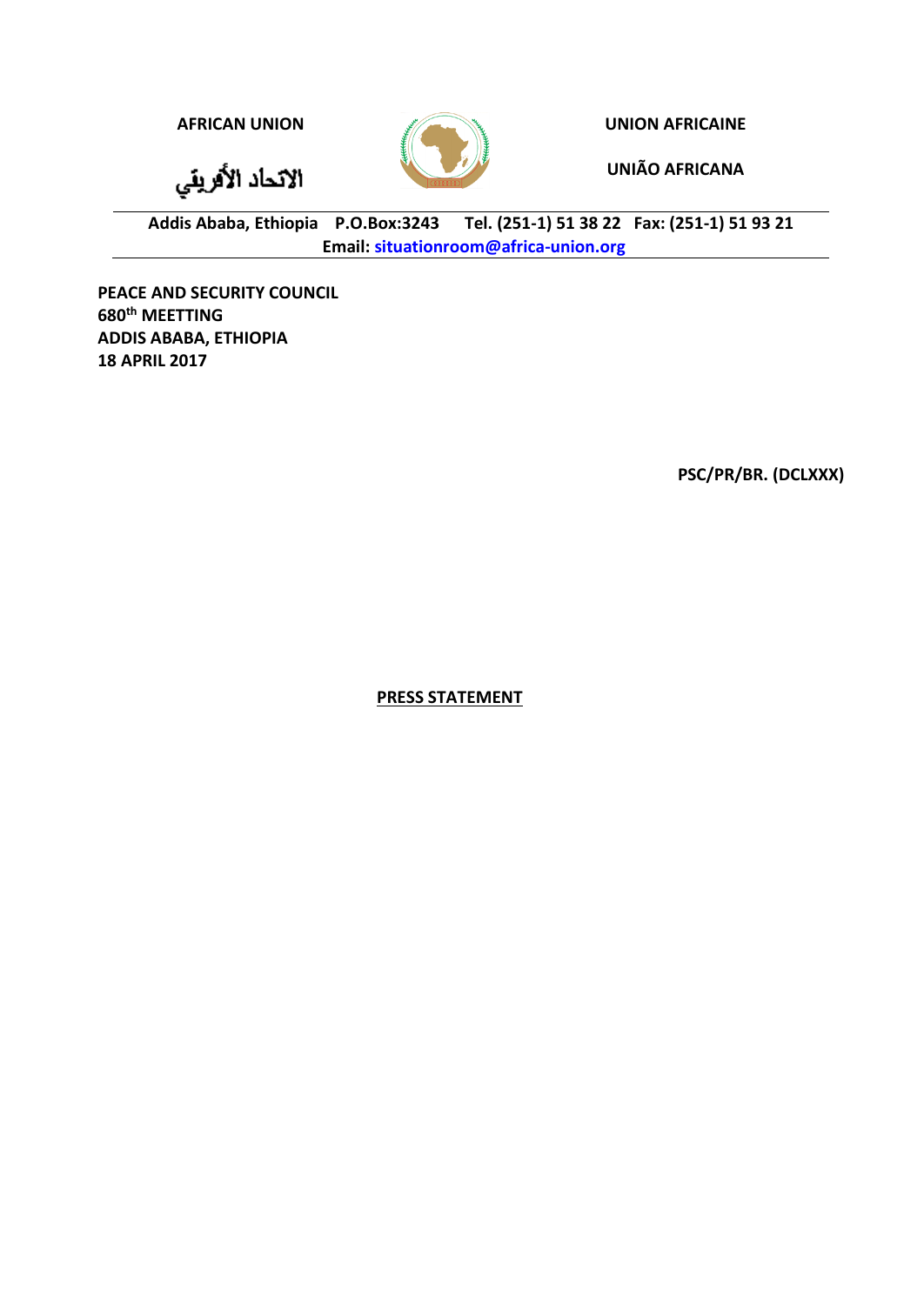## **Page 1**

## **PRESS STATEMENT**

The Peace and Security Council (PSC) of the African Union (AU), at its 680<sup>th</sup> meeting held on 18 April 2017, was briefed by the AU Commission and by the Lake Chad Basin Commission (LCBC) on the Operations of the Multinational Joint Task Force (MNJTF) against Boko Haram terrorist group. Council also took note of the statements made by the representatives of Ethiopia (in its capacity as an African Member of the United Nations Security Council (A3)), Liberia (in its capacity as the Chairperson of the Economic Community of West African States (ECOWAS), the European Union and the United Nations.

Council recalled its earlier decisions and pronouncements on the activities of the Boko Haram terrorist group and efforts aimed at neutralizing it, particularly Communique [PSC/PR/2. (DCXXXIX)] adopted at its 639th meeting held on 29 November 2016, Communique [PSC/PR/COMM. (DLXVII)] adopted at its 567<sup>th</sup> meeting held on 14 January 2016, Press Statement [PSC/PR/BR.1 (DLX)] adopted at its 560<sup>th</sup> meeting held on 26 November 2015, Press Statement [PSC/PR/BR. (DXVIII)] adopted at its 580<sup>th</sup> meeting held on 25 June 2015, Press Statement [PSC/PR/COMM.2 (D)] adopted at its 500<sup>th</sup> meeting held on 27 April 2015, as well as Communiques [PSC/PR/COMM. (CDLXXXXIX)] adopted at its meeting held on 3 March 2015 and Communique [PSC/AHG/COMM. 2(CDLXXXIV)] adopted at its 484th meeting held on 29 January 2015, at the level of Heads of State and Government, by which Council authorized the deployment of the MNJTF.

Council welcomed the significant progress made by the MNJTF and the Member States of LCBC plus Benin in the fight against Boko Haram terrorist group, which has been significantly degraded and dislodged from its previous strongholds. In the same context, Council commended the ongoing MNJTF major Joint Operation 'RAWAN KADA', which is expected to be a prelude to the  $2<sup>nd</sup>$  phase of the MNJTF mandate aimed at implementing stabilization programs, including restoration of state authority in areas affected by Boko Haram and assisting Internally Displaced Persons (IDPs) and refugees to return to their homes;

Council paid tribute to all troop contributing countries (TCCs) for their continued sacrifices. In the same context, Council also paid tribute to the men and women serving under the MNJTF and encourages them to persevere.

Council also welcomed the signing, on 24 February 2017, of renewed Support Implementation Agreement (SIA) and the Memorandum of Understanding between the AU Commission and the MNJTF TCCs for streamlining the AU additional support to MNJTF. Council further welcomed the decisions adopted by the Council of Ministers of Defence of the member countries of the LCBC plus Benin, at their meeting held on the 24 February 2017, in Abuja, Nigeria, to review the MNJTF Concept of Operations (CONOPs) and the Standard Operating Procedures (SOP) in order to adapt it to the prevailing circumstances on the ground, covering such aspects as forces capacity requirement, organizational structure of the office of the Head of Mission, organizational structure of the MNJTF to incorporate the Military, Police and Civilian Components of the TCCs, relocation of Sector 2 Headquarters from Gamboru to Baga Sola, re-designation of Sub-Sector 3 (Niger) to a full-fledged Sector 4 and for TCCs to facilitate by sending nominations for various vacant posts for MNJTF Mission Support Team and civilian component. In this context Council encouraged the LCBC to convene an inclusive meeting of experts to urgently revise the CONOPs and SOP.